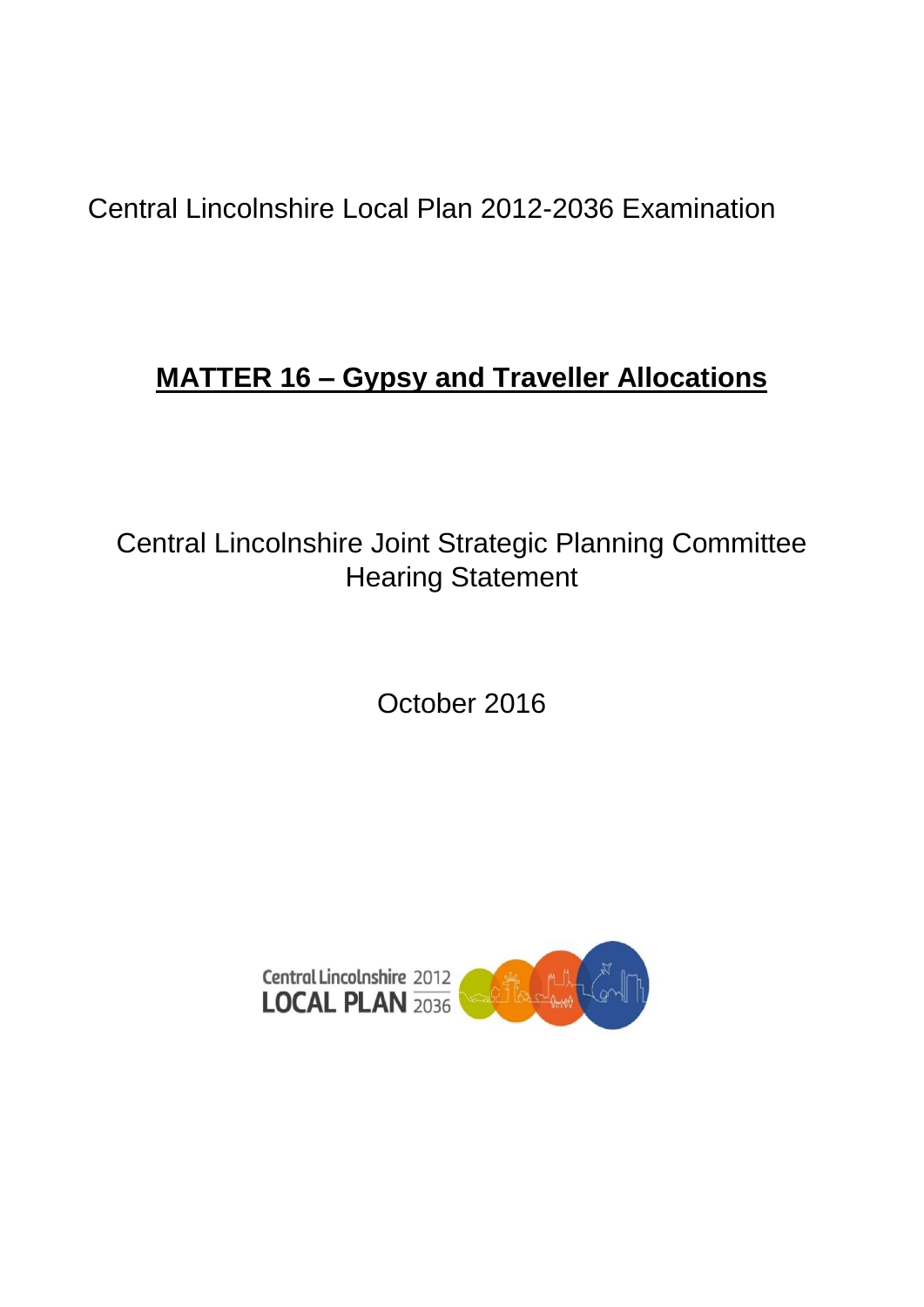# *Matter 16 – Gypsy and Traveller Allocations (LP56)*

# *Issue 16a – Gypsy and Travellers – Policy LP56*

# *Q1. Is the identified need for 72 pitches justified?*

The Central Lincolnshire Gypsy and Traveller Accommodation Assessment 2013 (**E004**) identifies an annual need of 3.6 new permanent Gypsy and Traveller pitches from 2013 to 2033 (72 total over this period) to meet needs arising from overcrowding and from newly forming families on authorised sites. For a summary, see para 10.10 of **E004**.

The Assessment was a thorough and robust piece of work, including stakeholder consultation and face-to-face surveys with Gypsy and Travellers.

#### *Q2. Have an appropriate selection of potential sites been assessed? Is it clear why some sites have been selected and/or rejected?*

The Evidence Report **PS.EVR55** explains which potentials sites were assessed, why and against what criteria, together with evidence as to why the potential sites were eventually selected or not for inclusion in the Local Plan.

The Appendix 3, page 385 of the IIA Appendices document (**E001C**), sets out an appraisal of options at a strategic level for the provision of Gypsy and Traveller sites, whilst Appendix 5 (P534) of the same document appraises the candidate sites.

The Committee believes that taken as a whole, the above evidence makes it clear why some sites have been selected and other rejected.

#### *Q3. Does the plan make suitable provision to meet this need?*

Yes, via a combination of site allocations (LP56), a contribution from SUEs (LP28) and from 'windfall' development considered via the criteria based part of LP56.

#### *Q4. Are the allocations justified, effective and consistent with national policy? Are there any significant factors that indicate that any sites should not have been allocated?*

Yes, the allocations justified, effective and consistent with national policy, as confirmed by **PS.EVR55** and **E001C.**

No, there are not any significant factors that indicate that any sites should not have been allocated (other than for the sites which are not allocated), as confirmed by **PS.EVR55** and **E001C.**

#### *Q5. Is there any risk that site conditions and constraints might prevent development or adversely affect viability and delivery?*

A Local Plan can never guarantee that an allocated site will be delivered

Equally, through the detailed investigation of a site at a planning application stage, an unforeseen issue (site condition or other constraint) might arise which means the allocated site cannot be delivered.

However, the Committee believes it has undertaken reasonable steps to investigate the allocated Gypsy and Traveller sites, in order to determine the likelihood of delivery.

So, yes, there is some risk of non-delivery (as there is with all allocated sites), but the Committee believes the risk to be low.

*Q6. Are the site boundaries correctly defined?*